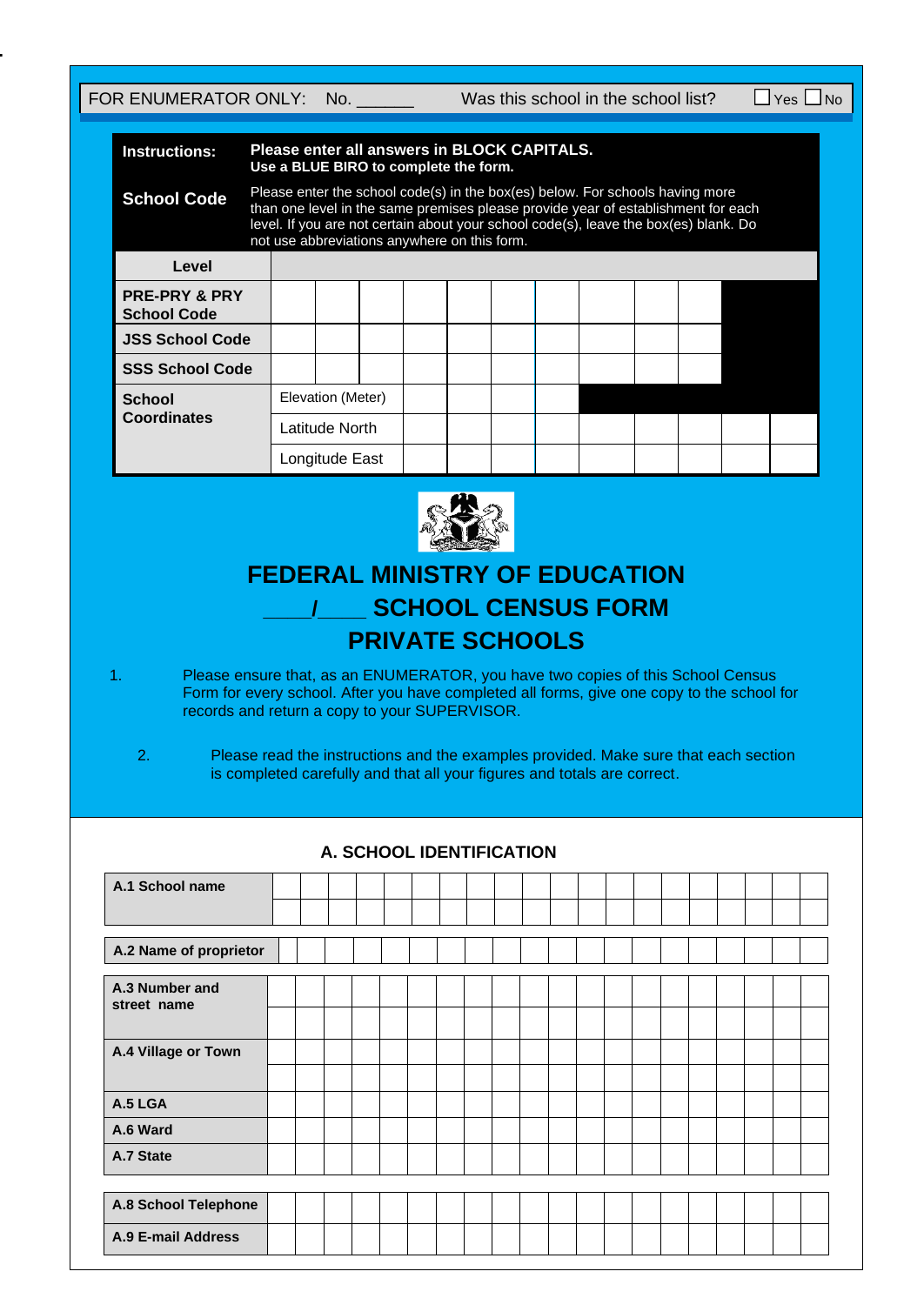## **B. SCHOOL CHARACTERISTICS**

|             | Year of establishment of:                                                                                         |                                                                                                                       |  |  |  |  |  |  |  |  |  |
|-------------|-------------------------------------------------------------------------------------------------------------------|-----------------------------------------------------------------------------------------------------------------------|--|--|--|--|--|--|--|--|--|
| B.1         | <b>Pre-primary</b>                                                                                                |                                                                                                                       |  |  |  |  |  |  |  |  |  |
| B.2         | Primary                                                                                                           |                                                                                                                       |  |  |  |  |  |  |  |  |  |
| <b>B.3</b>  | <b>Junior Secondary School</b>                                                                                    |                                                                                                                       |  |  |  |  |  |  |  |  |  |
| <b>B.4</b>  | <b>Senior Secondary School</b>                                                                                    |                                                                                                                       |  |  |  |  |  |  |  |  |  |
| B.5         | Location                                                                                                          | Urban<br>Rural                                                                                                        |  |  |  |  |  |  |  |  |  |
| <b>B.</b> 6 | <b>Ownership status</b>                                                                                           | Faith-based<br><b>NGO</b><br>Community                                                                                |  |  |  |  |  |  |  |  |  |
|             |                                                                                                                   | Individual<br>Corporation<br>Other                                                                                    |  |  |  |  |  |  |  |  |  |
| <b>B.7</b>  | <b>Recognition status</b>                                                                                         | $\Box$ Yet to be approved<br>In process of approval I<br>Approved                                                     |  |  |  |  |  |  |  |  |  |
| <b>B.8</b>  | Levels of education offered                                                                                       | Pre-primary<br>Junior secondary                                                                                       |  |  |  |  |  |  |  |  |  |
|             | Tick all that apply                                                                                               | Primary<br>Senior secondary                                                                                           |  |  |  |  |  |  |  |  |  |
| <b>B.9</b>  | Shifts: Does the School operate shift system?                                                                     | Yes<br><b>No</b>                                                                                                      |  |  |  |  |  |  |  |  |  |
| B.10        | Shared Facilities: Does the school/level share<br>facilities/premises with any other school/level?                | Yes<br><b>No</b>                                                                                                      |  |  |  |  |  |  |  |  |  |
| <b>B.11</b> | Type of school<br>Does your school fall into any of these special categories?<br>Tick only one to describe school | Regular School<br>Nomadic (Migrants)<br>Islamiyya integrated<br>Science and Technical College<br><b>Special Needs</b> |  |  |  |  |  |  |  |  |  |
| <b>B.12</b> | Is the School a member of Private Schools Association?<br>If a member write name otherwise write None             | Yes<br><b>No</b>                                                                                                      |  |  |  |  |  |  |  |  |  |

| <b>B. 13 School: Average Distance from Catchment Communities</b> |                                     |
|------------------------------------------------------------------|-------------------------------------|
| What is average distance of school from its catchment areas      | kilometres (Enter 0 if within 1 km) |
| B. 14 Students/Pupils Boarding                                   |                                     |
| How many students/pupils board at the school premises            | Male<br>Female                      |

| <b>B.</b> 15 | <b>School Development Plan (SDP)</b>                                                                                                      | Yes | No |
|--------------|-------------------------------------------------------------------------------------------------------------------------------------------|-----|----|
|              | Did the school prepare SDP in the last school year?                                                                                       |     |    |
| <b>B.</b> 16 | <b>School Based Management Committee (SBMC)</b><br>Does the school have SBMC, which met at least once last<br>year?                       | Yes | No |
|              | B. 17   Parents'-Teachers' Association (PTA) / Parents Forum (PF)<br>Does the school have PTA / PF, which met at least once last<br>year? | Yes | No |

| <b>B.</b> 18 | Date of Last Inspection Visit<br>When was the school last inspected?<br>Number of inspection Visit in last academic year | day/month/year<br>(Number).      |
|--------------|--------------------------------------------------------------------------------------------------------------------------|----------------------------------|
| <b>B.</b> 19 | <b>Authority of Last Inspection</b><br>Which authority conducted the last inspection visit?                              | I GFA<br>$\Box$ State<br>Federal |
| <b>B. 20</b> | <b>Security Guard</b><br>How many employed Security Guards does the school have?                                         | (Number).                        |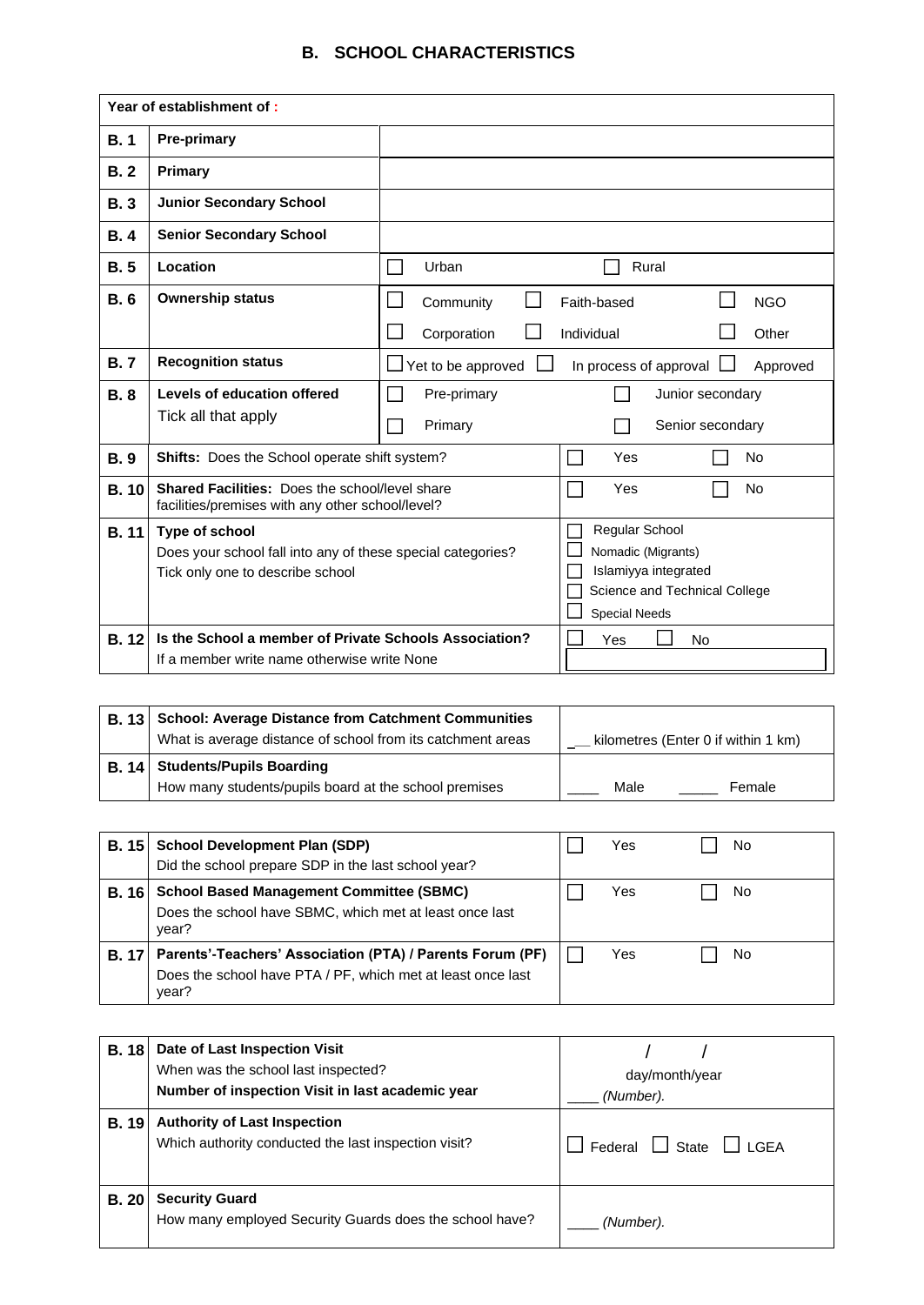## **C. SCHOOL ENROLMENT**

## **C.1 Number of Children with Birth Certificates in pre-primary & primary 1**

| <b>How many</b>                                                |             | <b>Pre-primary</b>     |                        |        |             |                  |             |                  |                                        |        |                  |               |  |  |  |
|----------------------------------------------------------------|-------------|------------------------|------------------------|--------|-------------|------------------|-------------|------------------|----------------------------------------|--------|------------------|---------------|--|--|--|
| children were<br>enrolled with<br><b>Birth</b><br>certificates |             | Kindergarten<br>1/ECCD | Kindergarten<br>2/ECCD |        |             | <b>Nursery 1</b> |             | <b>Nursery 2</b> | Nursery 3/<br>One Year pre-<br>primary |        | <b>Primary 1</b> |               |  |  |  |
|                                                                | <b>Male</b> | <b>Female</b>          | <b>Male</b>            | Female | <b>Male</b> | Female           | <b>Male</b> | <b>Female</b>    | <b>Male</b>                            | Female | <b>Male</b>      | <b>Female</b> |  |  |  |
| <b>National</b><br>Population<br><b>Commission</b>             |             |                        |                        |        |             |                  |             |                  |                                        |        |                  |               |  |  |  |
| <b>Others</b>                                                  |             |                        |                        |        |             |                  |             |                  |                                        |        |                  |               |  |  |  |

#### **C.2 Number of Students with Birth Certificates in JSS 1 & SSS 1**

| How many children were<br>enrolled with Birth certificates |             | <b>JSS1</b> | <b>SS1</b>  |               |  |  |  |
|------------------------------------------------------------|-------------|-------------|-------------|---------------|--|--|--|
|                                                            | <b>Male</b> | Female      | <b>Male</b> | <b>Female</b> |  |  |  |
| <b>National Population Commission</b>                      |             |             |             |               |  |  |  |
| <b>Others</b>                                              |             |             |             |               |  |  |  |

#### **C.3 Pre-primary Enrolment by age for the Current Academic Year**

|                      | Kindergarten<br>1/ECCD |               |             | Kindergarten<br>2/ECCD |             | <b>Nursery 1</b> |             | <b>Nursery 2</b> | Nursery <sub>3</sub> /<br><b>One Year Pre-primary</b> |               |  |
|----------------------|------------------------|---------------|-------------|------------------------|-------------|------------------|-------------|------------------|-------------------------------------------------------|---------------|--|
| <b>No of Streams</b> |                        |               |             |                        |             |                  |             |                  |                                                       |               |  |
| <b>Pupil age</b>     | <b>Male</b>            | <b>Female</b> | <b>Male</b> | <b>Female</b>          | <b>Male</b> | Female           | <b>Male</b> | Female           | <b>Male</b>                                           | <b>Female</b> |  |
| <b>Below 3 Years</b> |                        |               |             |                        |             |                  |             |                  |                                                       |               |  |
| 3 Years              |                        |               |             |                        |             |                  |             |                  |                                                       |               |  |
| 4 Years              |                        |               |             |                        |             |                  |             |                  |                                                       |               |  |
| 5 Years              |                        |               |             |                        |             |                  |             |                  |                                                       |               |  |
| <b>Above 5 Years</b> |                        |               |             |                        |             |                  |             |                  |                                                       |               |  |
| <b>Total</b>         |                        |               |             |                        |             |                  |             |                  |                                                       |               |  |

## **C.4 New entrants in Primary 1**

|                       | New entrants in<br><b>Primary 1</b> |               | How many of the new<br>entrants attended any<br>early childhood education |               |  |  |  |  |
|-----------------------|-------------------------------------|---------------|---------------------------------------------------------------------------|---------------|--|--|--|--|
| <b>Pupil age</b>      | <b>Male</b>                         | <b>Female</b> | <b>Male</b>                                                               | <b>Female</b> |  |  |  |  |
| <b>Below 6 Years</b>  |                                     |               |                                                                           |               |  |  |  |  |
| 6 Years               |                                     |               |                                                                           |               |  |  |  |  |
| <b>7 Years</b>        |                                     |               |                                                                           |               |  |  |  |  |
| 8 Years               |                                     |               |                                                                           |               |  |  |  |  |
| 9 Years               |                                     |               |                                                                           |               |  |  |  |  |
| 10 Years              |                                     |               |                                                                           |               |  |  |  |  |
| 11 Years              |                                     |               |                                                                           |               |  |  |  |  |
| <b>Above 11 Years</b> |                                     |               |                                                                           |               |  |  |  |  |
| <b>Total</b>          |                                     |               |                                                                           |               |  |  |  |  |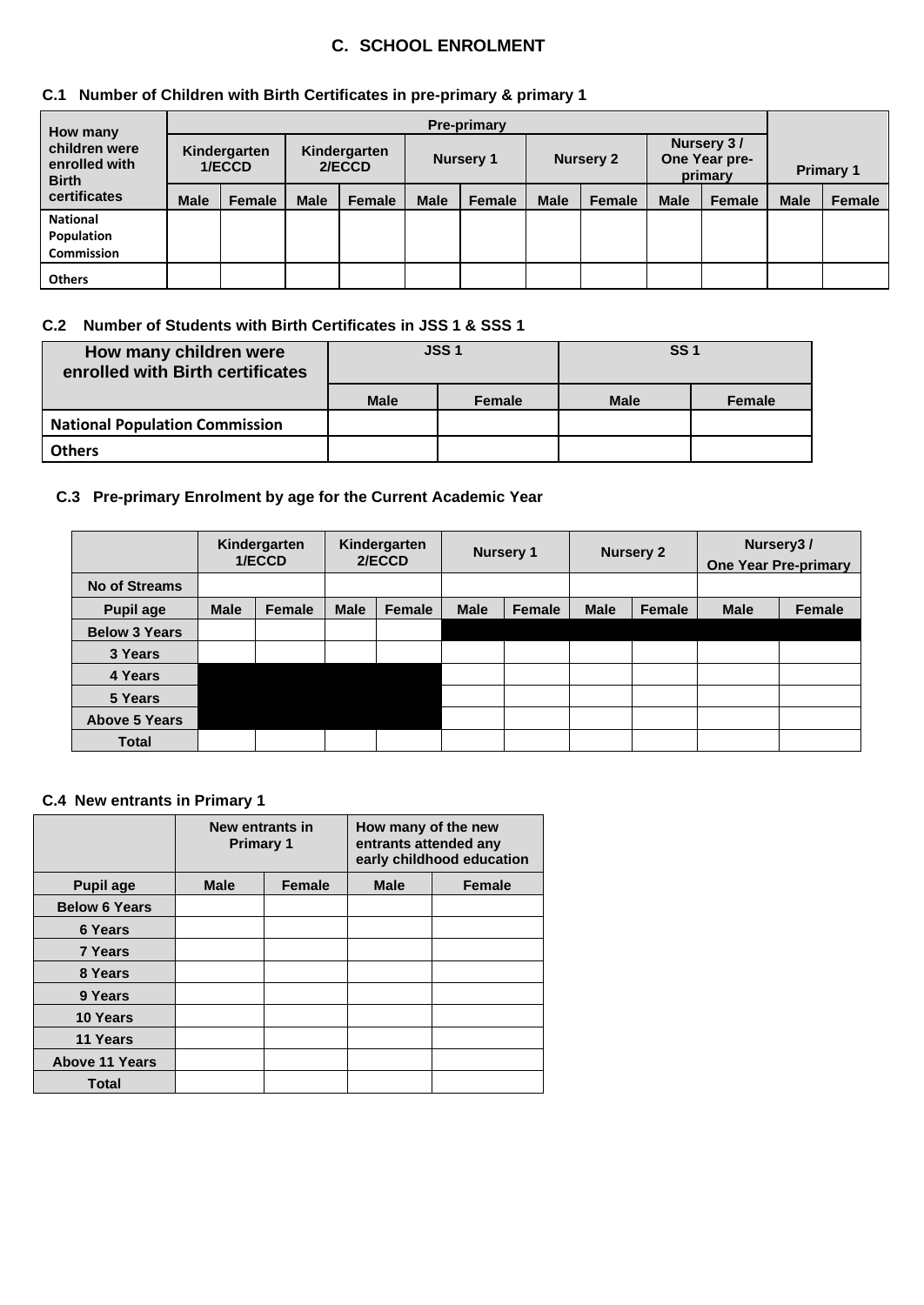## **C.5 Primary Enrolment by age for the Current Academic Year**

|                                               |                       | PRY1 |                       | PRY <sub>2</sub> |             | PRY3   |  | PRY4                  |  | PRY5                  |  | PRY <sub>6</sub> |
|-----------------------------------------------|-----------------------|------|-----------------------|------------------|-------------|--------|--|-----------------------|--|-----------------------|--|------------------|
| No. of Streams                                |                       |      |                       |                  |             |        |  |                       |  |                       |  |                  |
| No of streams<br>with multigrade<br>teaching  |                       |      |                       |                  |             |        |  |                       |  |                       |  |                  |
| <b>Pupil age</b>                              | <b>Male</b><br>Female |      | <b>Male</b><br>Female |                  | <b>Male</b> | Female |  | <b>Male</b><br>Female |  | <b>Male</b><br>Female |  | Female           |
| <b>Below 6 Years</b>                          |                       |      |                       |                  |             |        |  |                       |  |                       |  |                  |
| 6 Years                                       |                       |      |                       |                  |             |        |  |                       |  |                       |  |                  |
| 7 Years                                       |                       |      |                       |                  |             |        |  |                       |  |                       |  |                  |
| 8 Years                                       |                       |      |                       |                  |             |        |  |                       |  |                       |  |                  |
| 9 Years                                       |                       |      |                       |                  |             |        |  |                       |  |                       |  |                  |
| 10 Years                                      |                       |      |                       |                  |             |        |  |                       |  |                       |  |                  |
| 11 Years                                      |                       |      |                       |                  |             |        |  |                       |  |                       |  |                  |
| <b>Above 11 Years</b>                         |                       |      |                       |                  |             |        |  |                       |  |                       |  |                  |
| <b>Total</b>                                  |                       |      |                       |                  |             |        |  |                       |  |                       |  |                  |
| <b>Repeaters</b>                              |                       |      |                       |                  |             |        |  |                       |  |                       |  |                  |
| <b>Completed Pry6</b><br>for previous<br>year |                       |      |                       |                  |             |        |  |                       |  |                       |  |                  |

#### **C. 6 Number of pupils with special needs in the current school year (Pre-primary & Primary)**

| Please enter the number of pupils by grade level with physical and mental challenges or special needs for the academic |                                                             |   |                                            |   |   |      |   |                  |   |                  |   |                          |   |   |                  |   |   |    |
|------------------------------------------------------------------------------------------------------------------------|-------------------------------------------------------------|---|--------------------------------------------|---|---|------|---|------------------|---|------------------|---|--------------------------|---|---|------------------|---|---|----|
| Challenge that<br>impacts the ability<br>to learn                                                                      | <b>NURS</b><br><b>ECCD</b><br>(KG1-KG2)<br>$(NR1 -$<br>NR2) |   | <b>NR3/</b><br>One Year<br>Pre-<br>primary |   |   | PRY1 |   | PRY <sub>2</sub> |   | PRY <sub>3</sub> |   | PRY4<br>PRY <sub>5</sub> |   |   | PRY <sub>6</sub> |   |   |    |
|                                                                                                                        | M                                                           | F | M                                          | F | M | F    | M | F                | M | F                | M | F                        | M | F | M                | F | M | F. |
| Blind / visually<br>impaired                                                                                           |                                                             |   |                                            |   |   |      |   |                  |   |                  |   |                          |   |   |                  |   |   |    |
| Hearing / speech<br>impaired                                                                                           |                                                             |   |                                            |   |   |      |   |                  |   |                  |   |                          |   |   |                  |   |   |    |
| Physically<br>challenged (other<br>than visual or<br>hearing)                                                          |                                                             |   |                                            |   |   |      |   |                  |   |                  |   |                          |   |   |                  |   |   |    |
| Mentally<br>challenged                                                                                                 |                                                             |   |                                            |   |   |      |   |                  |   |                  |   |                          |   |   |                  |   |   |    |
| Albinism                                                                                                               |                                                             |   |                                            |   |   |      |   |                  |   |                  |   |                          |   |   |                  |   |   |    |
| Autism                                                                                                                 |                                                             |   |                                            |   |   |      |   |                  |   |                  |   |                          |   |   |                  |   |   |    |

## **C. 7 Number of orphans by Grade**

| Vulnerability | <b>ECCD</b><br>(KG1-KG2) |  | <b>NURS</b><br><b>NR3/</b><br>One Year<br>(NR1-<br>Pre-<br>NR2)<br>primary |  | PRY1 |  | PRY <sub>2</sub> |   | PRY3 |   | PRY4 |   | PRY <sub>5</sub> |  | PRY <sub>6</sub> |   |   |  |
|---------------|--------------------------|--|----------------------------------------------------------------------------|--|------|--|------------------|---|------|---|------|---|------------------|--|------------------|---|---|--|
|               | M                        |  | M                                                                          |  | M    |  | M                | F | M    | F | M    | F | M                |  | M                | F | M |  |
| Lost Mother   |                          |  |                                                                            |  |      |  |                  |   |      |   |      |   |                  |  |                  |   |   |  |
| Lost Father   |                          |  |                                                                            |  |      |  |                  |   |      |   |      |   |                  |  |                  |   |   |  |
| Lost Both     |                          |  |                                                                            |  |      |  |                  |   |      |   |      |   |                  |  |                  |   |   |  |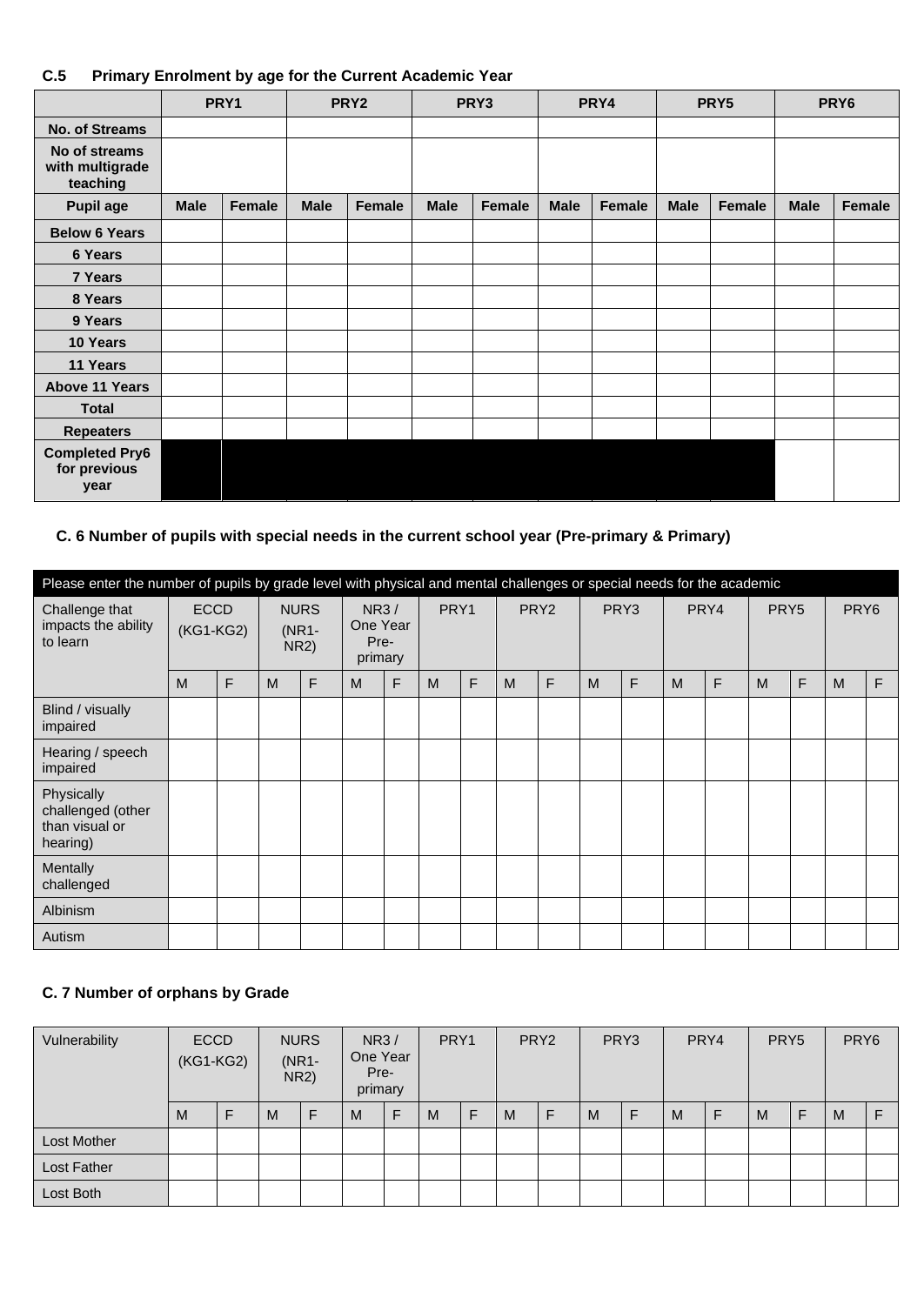#### **C.8 Pupil Flow for the Current Academic Year (PRIMARY)**

| <b>Pupil Flow</b> | PRY <sub>1</sub> |        | PRY 2       |        | PRY 3       |        | PRY 4       |        | PRY <sub>5</sub> |        | PRY <sub>6</sub> |        |
|-------------------|------------------|--------|-------------|--------|-------------|--------|-------------|--------|------------------|--------|------------------|--------|
|                   | <b>Male</b>      | Female | <b>Male</b> | Female | <b>Male</b> | Female | <b>Male</b> | Female | <b>Male</b>      | Female | <b>Male</b>      | Female |
| Dropout           |                  |        |             |        |             |        |             |        |                  |        |                  |        |
| Transfer in       |                  |        |             |        |             |        |             |        |                  |        |                  |        |
| Transfer out      |                  |        |             |        |             |        |             |        |                  |        |                  |        |
| Promoted          |                  |        |             |        |             |        |             |        |                  |        |                  |        |

## **C.9 New entrants in JSS 1**

|                       | <b>New entrants</b><br>in JSS1 |               |
|-----------------------|--------------------------------|---------------|
| <b>Student age</b>    | <b>Male</b>                    | <b>Female</b> |
| <b>Below 12 years</b> |                                |               |
| <b>12 Years</b>       |                                |               |
| 13 Years              |                                |               |
| 14 Years              |                                |               |
| Above 14 years        |                                |               |
| <b>Total</b>          |                                |               |

#### **C.10 Junior Secondary Enrolment by age for the Current Academic Year**

|                                                  |             | JS1           |             | JS <sub>2</sub> | JS3         |               |  |
|--------------------------------------------------|-------------|---------------|-------------|-----------------|-------------|---------------|--|
| No. of streams                                   |             |               |             |                 |             |               |  |
| No of streams with<br><b>Multigrade teaching</b> |             |               |             |                 |             |               |  |
| <b>Ages</b>                                      | <b>Male</b> | <b>Female</b> | <b>Male</b> | <b>Female</b>   | <b>Male</b> | <b>Female</b> |  |
| <b>Below 12</b>                                  |             |               |             |                 |             |               |  |
| 12 Years                                         |             |               |             |                 |             |               |  |
| 13 Years                                         |             |               |             |                 |             |               |  |
| 14 Years                                         |             |               |             |                 |             |               |  |
| Above 14 years                                   |             |               |             |                 |             |               |  |
| <b>Total</b>                                     |             |               |             |                 |             |               |  |
| <b>Repeaters</b>                                 |             |               |             |                 |             |               |  |
| <b>Completed JS3 for previous</b><br>year        |             |               |             |                 |             |               |  |

#### **C.11 New entrants in SS 1**

|                       | <b>New entrants in SS1</b> |               |  |  |  |  |  |
|-----------------------|----------------------------|---------------|--|--|--|--|--|
| <b>Student age</b>    | <b>Male</b>                | <b>Female</b> |  |  |  |  |  |
| <b>Below 15 years</b> |                            |               |  |  |  |  |  |
| <b>15 Years</b>       |                            |               |  |  |  |  |  |
| <b>16 Years</b>       |                            |               |  |  |  |  |  |
| <b>17 Years</b>       |                            |               |  |  |  |  |  |
| Above 17 years        |                            |               |  |  |  |  |  |
| Total                 |                            |               |  |  |  |  |  |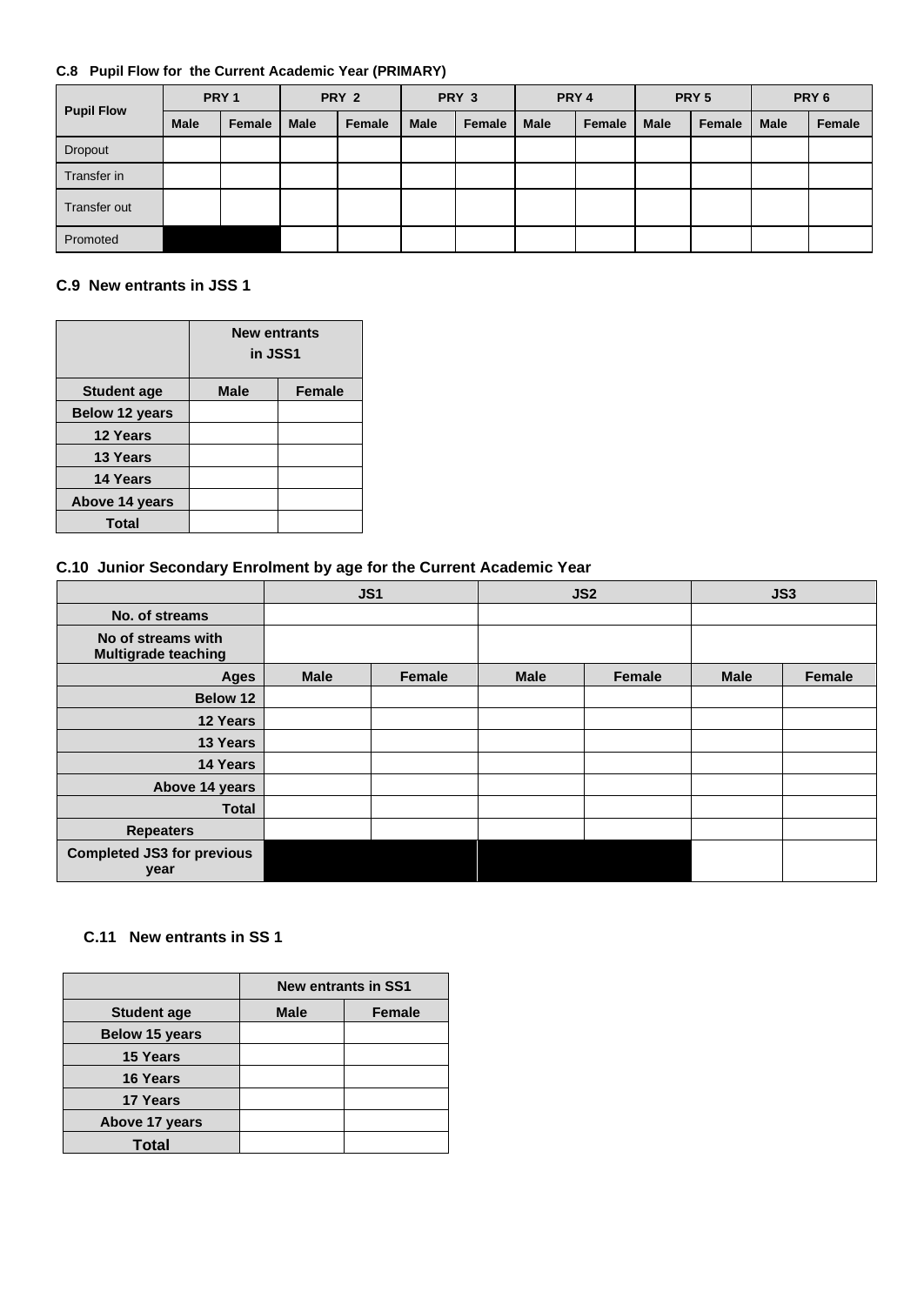#### **C.12 Senior Secondary Enrolment by age for the Current Academic Year**

|                                                  | <b>SS1</b>  |        |             | SS <sub>2</sub> | SS <sub>3</sub> |               |  |
|--------------------------------------------------|-------------|--------|-------------|-----------------|-----------------|---------------|--|
| No. of streams                                   |             |        |             |                 |                 |               |  |
| No of streams with<br><b>Multigrade teaching</b> |             |        |             |                 |                 |               |  |
| <b>Ages</b>                                      | <b>Male</b> | Female | <b>Male</b> | Female          | <b>Male</b>     | <b>Female</b> |  |
| Below 15 years                                   |             |        |             |                 |                 |               |  |
| 15 Years                                         |             |        |             |                 |                 |               |  |
| 16 Years                                         |             |        |             |                 |                 |               |  |
| 17 Years                                         |             |        |             |                 |                 |               |  |
| Above 17 years                                   |             |        |             |                 |                 |               |  |
| <b>Total</b>                                     |             |        |             |                 |                 |               |  |
| <b>Repeaters</b>                                 |             |        |             |                 |                 |               |  |
| <b>Completed SS3 for</b><br>previous year        |             |        |             |                 |                 |               |  |

#### **C.13 Student Flow for the Current Academic Year (JSS & SSS)**

| <b>Pupil Flow</b> | JS <sub>1</sub> |        | JS <sub>2</sub> |        | JS <sub>3</sub> |        | <b>SS1</b>  |        | <b>SS 2</b> |        | <b>SS3</b>  |        |
|-------------------|-----------------|--------|-----------------|--------|-----------------|--------|-------------|--------|-------------|--------|-------------|--------|
|                   | <b>Male</b>     | Female | <b>Male</b>     | Female | <b>Male</b>     | Female | <b>Male</b> | Female | <b>Male</b> | Female | <b>Male</b> | Female |
| <b>Dropout</b>    |                 |        |                 |        |                 |        |             |        |             |        |             |        |
| Transfer in       |                 |        |                 |        |                 |        |             |        |             |        |             |        |
| Transfer out      |                 |        |                 |        |                 |        |             |        |             |        |             |        |
| Promoted          |                 |        |                 |        |                 |        |             |        |             |        |             |        |

#### **C.14 Number of Students with Special needs in the current school year (Secondary)**

| Please enter the number of students by grade with special needs for the current academic year |             |               |             |               |             |                  |             |             |                  |               |                  |        |
|-----------------------------------------------------------------------------------------------|-------------|---------------|-------------|---------------|-------------|------------------|-------------|-------------|------------------|---------------|------------------|--------|
|                                                                                               |             | <b>JSS1</b>   |             | <b>JSS2</b>   |             | JSS <sub>3</sub> |             | <b>SSS1</b> | SSS <sub>2</sub> |               | SSS <sub>3</sub> |        |
|                                                                                               | <b>Male</b> | <b>Female</b> | <b>Male</b> | <b>Female</b> | <b>Male</b> | <b>Female</b>    | <b>Male</b> | Female      | <b>Male</b>      | <b>Female</b> | <b>Male</b>      | Female |
| Blind / visually<br>impaired                                                                  |             |               |             |               |             |                  |             |             |                  |               |                  |        |
| Hearing / speech<br>impaired                                                                  |             |               |             |               |             |                  |             |             |                  |               |                  |        |
| Physically<br>challenged (other<br>than visual or<br>hearing)                                 |             |               |             |               |             |                  |             |             |                  |               |                  |        |
| Mentally<br>challenged                                                                        |             |               |             |               |             |                  |             |             |                  |               |                  |        |
| <b>Albinism</b>                                                                               |             |               |             |               |             |                  |             |             |                  |               |                  |        |
| Autism                                                                                        |             |               |             |               |             |                  |             |             |                  |               |                  |        |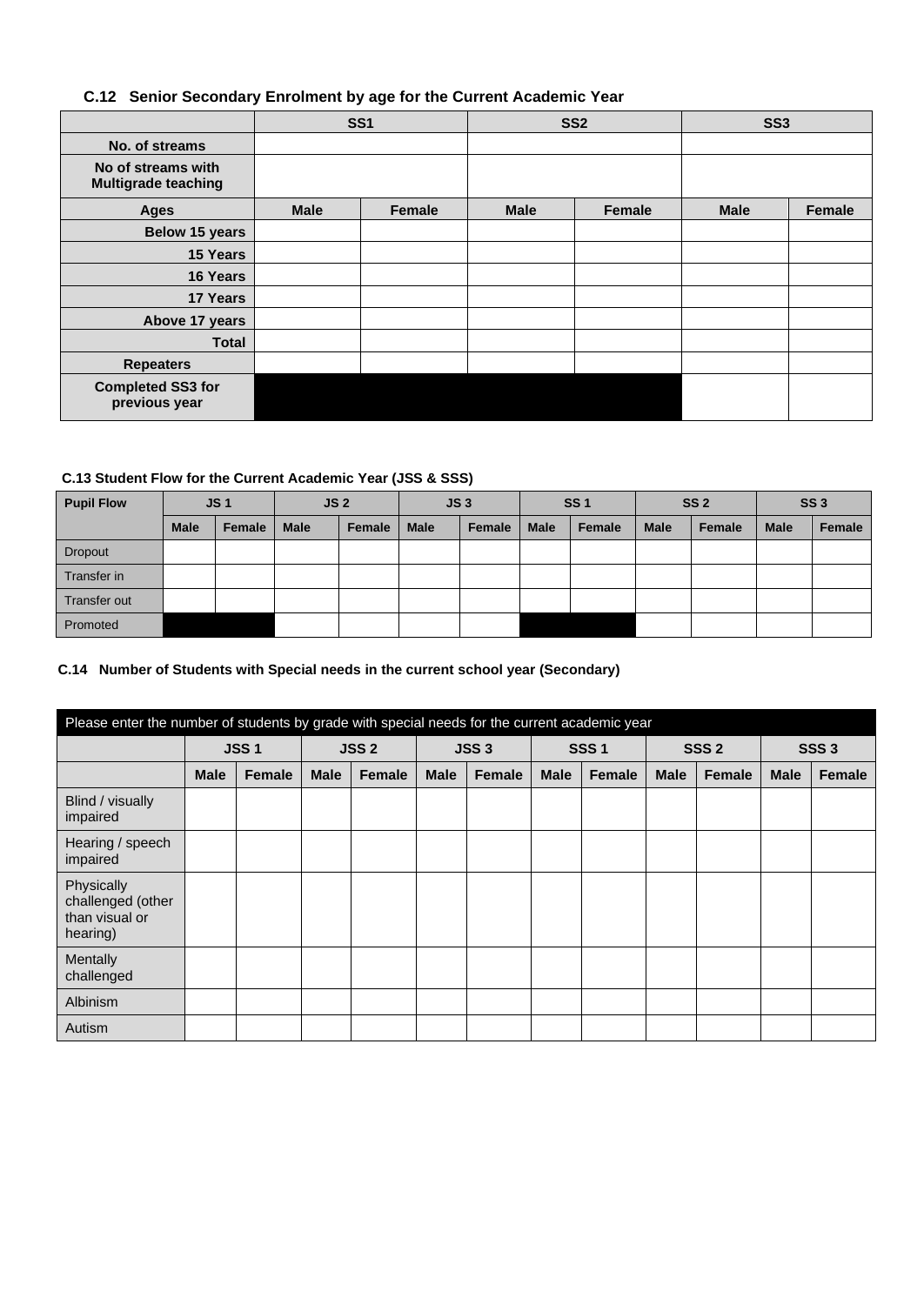## **D. CLASSROOMS AND FACILITIES**

| Instructions – Please tick source of drinking water available in your school |                                                                                                               |                            |  |  |  |  |  |  |  |  |
|------------------------------------------------------------------------------|---------------------------------------------------------------------------------------------------------------|----------------------------|--|--|--|--|--|--|--|--|
| D.1                                                                          | Source of safe drinking water                                                                                 | 1. Pipe Borne Water        |  |  |  |  |  |  |  |  |
|                                                                              | Is there a source of water in the school that is safe<br>to drink and in sufficient quantity to provide water | 2.Borehole                 |  |  |  |  |  |  |  |  |
|                                                                              | every day for students? If there is more than one                                                             | 3. Well                    |  |  |  |  |  |  |  |  |
|                                                                              | source, select only the primary source.                                                                       | 4. Other (Specify)         |  |  |  |  |  |  |  |  |
|                                                                              |                                                                                                               | 5. No Source of Safe Water |  |  |  |  |  |  |  |  |

| blocks.            | Instructions Please enter the total number of useable toilets units by each type below. Count the number of toilet units, not toilet |                       |                                                         |       |              |                       |       |                                  |                |       |              |  |
|--------------------|--------------------------------------------------------------------------------------------------------------------------------------|-----------------------|---------------------------------------------------------|-------|--------------|-----------------------|-------|----------------------------------|----------------|-------|--------------|--|
| D.2                |                                                                                                                                      |                       | Number of useable toilets units by each type of toilet. |       |              |                       |       |                                  |                |       |              |  |
|                    |                                                                                                                                      | Used only by students |                                                         |       |              | Used only by teachers |       | Used by students and<br>teachers |                |       |              |  |
| <b>Toilet type</b> |                                                                                                                                      | Male<br>only          | Female<br>only                                          | Mixed | Male<br>only | Female<br>only        | Mixed | Male<br>only                     | Female<br>only | Mixed | <b>Total</b> |  |
| Pit                |                                                                                                                                      |                       |                                                         |       |              |                       |       |                                  |                |       |              |  |
|                    | Bucket system                                                                                                                        |                       |                                                         |       |              |                       |       |                                  |                |       |              |  |
| Water flush        |                                                                                                                                      |                       |                                                         |       |              |                       |       |                                  |                |       |              |  |
| <b>Others</b>      |                                                                                                                                      |                       |                                                         |       |              |                       |       |                                  |                |       |              |  |

|            | Please enter the total number of facilities available in your School                                                                                                              |                                                                                |                |             |
|------------|-----------------------------------------------------------------------------------------------------------------------------------------------------------------------------------|--------------------------------------------------------------------------------|----------------|-------------|
| <b>D.3</b> | <b>Facilities available</b><br>How many useable facilities does the school have?<br>(If the facilities are not available, write zero)<br>Please note only figure is required here | <b>Toilets</b><br>Computers<br>Water Source(s)<br>Laboratories                 | <b>Useable</b> | Not useable |
|            |                                                                                                                                                                                   | Classrooms<br>Library<br>Play Ground(s)<br>Wash hand facility<br><b>Others</b> |                |             |

|            | Please indicate shared facilities available in your School  |                 |  |                    |  |  |  |  |  |  |  |
|------------|-------------------------------------------------------------|-----------------|--|--------------------|--|--|--|--|--|--|--|
| <b>D.4</b> | <b>Shared Facilities</b>                                    | <b>Toilets</b>  |  | Classrooms         |  |  |  |  |  |  |  |
|            | If your school share facilities,                            | Computers       |  | Library            |  |  |  |  |  |  |  |
|            | Specify the facilities shared by separate<br>schools/levels | Water Source(s) |  | Play Ground(s)     |  |  |  |  |  |  |  |
|            | by ticking the appropriate box                              | Laboratories    |  | Wash hand facility |  |  |  |  |  |  |  |
|            |                                                             |                 |  | <b>Others</b>      |  |  |  |  |  |  |  |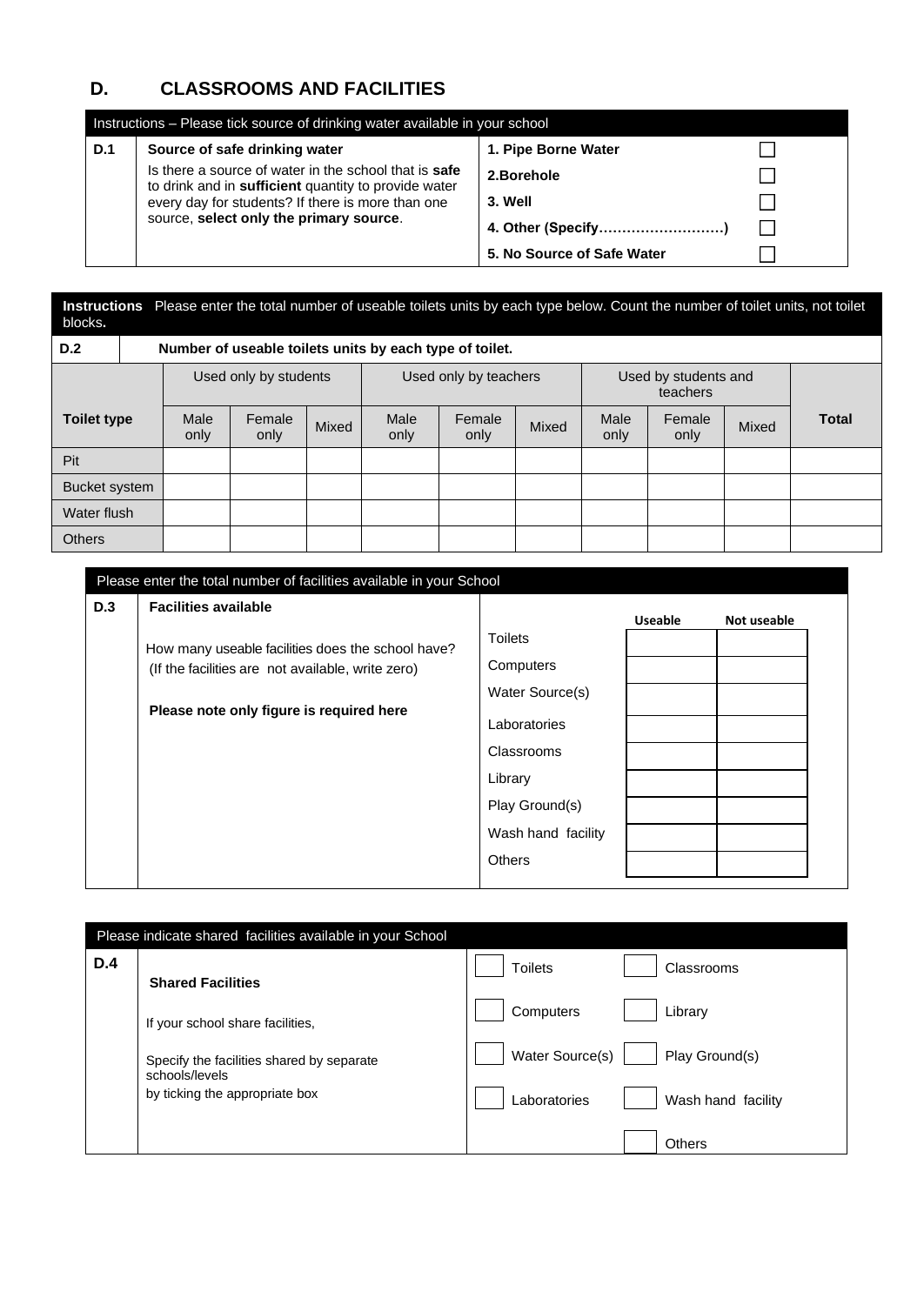| D.5 | Sources of power                                  | <b>1. PHCN/NEPA</b>       |  |
|-----|---------------------------------------------------|---------------------------|--|
|     | Is there a source of power supply for the school? | 2. Generator              |  |
|     |                                                   | 3. Solar                  |  |
|     |                                                   | 4. No. No source of Power |  |

| <b>D.6</b> | <b>Health facility</b>                  | 1. Health Clinic      |  |
|------------|-----------------------------------------|-----------------------|--|
|            | Does the school have a health facility? | 2. First Aid Kit      |  |
|            |                                         | 3. No Health facility |  |

| <b>D.7</b> | Ownership status of school building<br>Are the school premises rented or owned? | Owned | Rented<br>$\mathbf{I}$ | $\Box$ Granted for free |
|------------|---------------------------------------------------------------------------------|-------|------------------------|-------------------------|
|            |                                                                                 |       |                        |                         |
|            |                                                                                 |       |                        |                         |

| <b>D.8</b> | Type of school building | Purposely-built                                                                |                                                                 |
|------------|-------------------------|--------------------------------------------------------------------------------|-----------------------------------------------------------------|
|            |                         | Converted building,<br>rooms holding<br>multiple classes<br>(no walls between) | Converted building,<br>one class per room<br>(walls separating) |
|            |                         | Space in<br>house/apartment<br>(residential)                                   | Mixed-use building<br>(school plus other<br>commercial use)     |

### **D.9 Additional Classrooms Information – Pre-Pry – Pry - JSS and SSS**

| Instructions               |  |
|----------------------------|--|
| Disasa indiasta sesting ou |  |

Please indicate seating available by grade. Only count seats where both a seat and a writing desk are available. Only seats and desks owned by the school should be counted.

| <b>Class</b>       |          |          |          | <b>Seating available</b> |          |          |
|--------------------|----------|----------|----------|--------------------------|----------|----------|
|                    | 1-Seater | 2-Seater | 3-Seater | 4-Seater                 | 5-Seater | 6-Seater |
| <b>Pre-primary</b> |          |          |          |                          |          |          |
| PRY 1              |          |          |          |                          |          |          |
| PRY <sub>2</sub>   |          |          |          |                          |          |          |
| PRY <sub>3</sub>   |          |          |          |                          |          |          |
| PRY 4              |          |          |          |                          |          |          |
| PRY <sub>5</sub>   |          |          |          |                          |          |          |
| PRY 6              |          |          |          |                          |          |          |
| <b>JSS1</b>        |          |          |          |                          |          |          |
| JSS <sub>2</sub>   |          |          |          |                          |          |          |
| <b>JSS 3</b>       |          |          |          |                          |          |          |
| <b>SSS1</b>        |          |          |          |                          |          |          |
| SSS <sub>2</sub>   |          |          |          |                          |          |          |
| SSS <sub>3</sub>   |          |          |          |                          |          |          |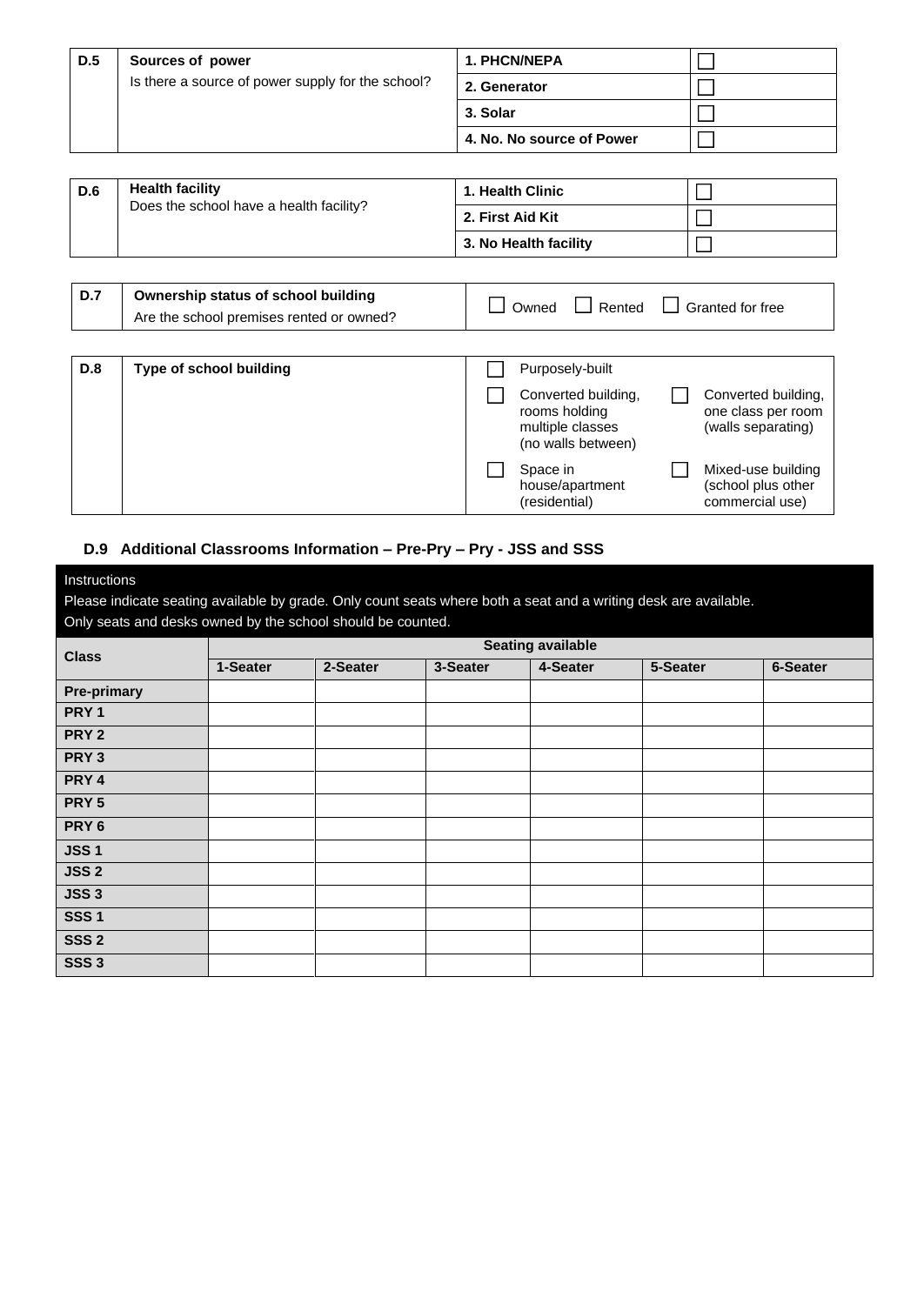## **E. TEACHERS (BY LEVEL OF MAIN TEACHING INPUT) IN CURRENT ACADEMIC YEAR**

|                  | <b>Level of Main Teaching</b><br>Input | Pre PRY |        | Pry  |        | <b>JSS</b> |        | SSS  |        | Total |        |
|------------------|----------------------------------------|---------|--------|------|--------|------------|--------|------|--------|-------|--------|
|                  | <b>Highest qualification</b>           | Male    | Female | Male | Female | Male       | Female | Male | Female | Male  | Female |
| $\mathbf{1}$     | <b>Below SSCE</b>                      |         |        |      |        |            |        |      |        |       |        |
| $\overline{2}$   | SSCE/WASC                              |         |        |      |        |            |        |      |        |       |        |
| 3                | OND / Diploma                          |         |        |      |        |            |        |      |        |       |        |
| $\overline{4}$   | <b>NCE</b>                             |         |        |      |        |            |        |      |        |       |        |
| $\overline{5}$   | <b>PGDE</b>                            |         |        |      |        |            |        |      |        |       |        |
| $\,6$            | B.Ed                                   |         |        |      |        |            |        |      |        |       |        |
| $\overline{7}$   | M.Ed                                   |         |        |      |        |            |        |      |        |       |        |
| $\,8\,$          | Grade II                               |         |        |      |        |            |        |      |        |       |        |
| $\boldsymbol{9}$ | B.A(Ed)                                |         |        |      |        |            |        |      |        |       |        |
| 10               | B.Sc./HND                              |         |        |      |        |            |        |      |        |       |        |
| 11               | B.Sc.(Ed)                              |         |        |      |        |            |        |      |        |       |        |
| 12               | Other degree / graduate                |         |        |      |        |            |        |      |        |       |        |
|                  | <b>TOTAL</b>                           |         |        |      |        |            |        |      |        |       |        |

## **F. TEXTBOOKS**

#### **F. 1 Number of Pupils'/Students' Textbooks available to Pupils on average in the Current Academic Year**

|               | PRY <sub>1</sub> | PRY <sub>2</sub> | PRY3 | PRY4 | PRY5 | PRY <sub>6</sub> | JS1 | JS <sub>2</sub> | JS3 | SS <sub>1</sub> | SS <sub>2</sub> | SS3 |
|---------------|------------------|------------------|------|------|------|------------------|-----|-----------------|-----|-----------------|-----------------|-----|
| <b>Number</b> |                  |                  |      |      |      |                  |     |                 |     |                 |                 |     |

## **F. 2 Number of Teachers' Textbooks available to teachers on average in the Current Academic Year**

|               | PRY <sub>1</sub> | PRY <sub>2</sub> | PRY3 | PRY4 | PRY5 | PRY <sub>6</sub> | JS1 | JS <sub>2</sub> | JS3 | SS <sub>1</sub> | SS <sub>2</sub> | SS3 |
|---------------|------------------|------------------|------|------|------|------------------|-----|-----------------|-----|-----------------|-----------------|-----|
| <b>Number</b> |                  |                  |      |      |      |                  |     |                 |     |                 |                 |     |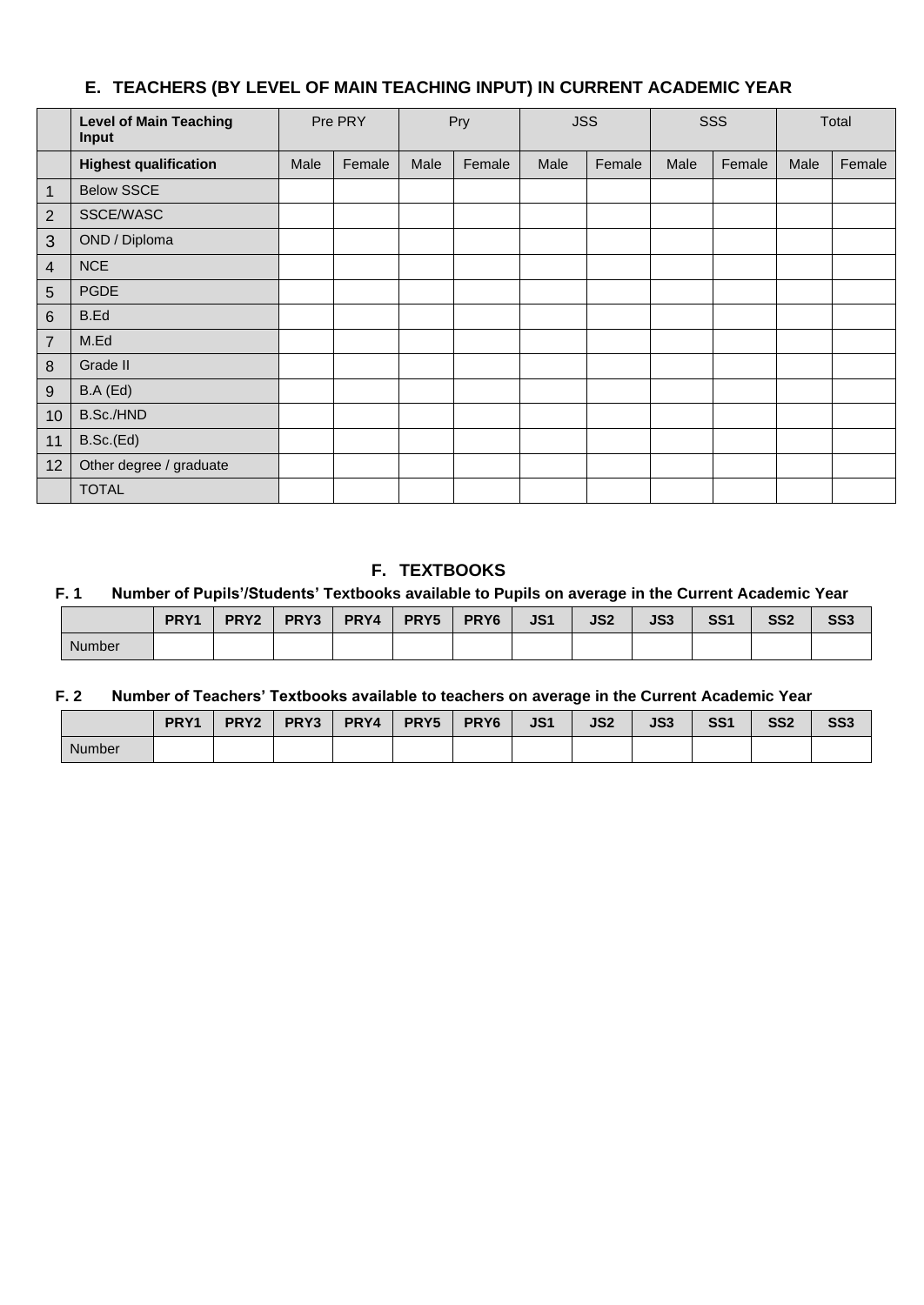## **G. Family Life HIV/AIDS Education (FLHE**

| G.1  | <b>School Rules, Regulations and Guidelines.</b>                                                                    |                            |
|------|---------------------------------------------------------------------------------------------------------------------|----------------------------|
|      | Do the rules, regulations and guidelines in your school cover the following aspects of FLHE?                        |                            |
|      | • Physical safety in school                                                                                         |                            |
|      |                                                                                                                     | $\Box$ Yes<br>$\Box$ No    |
|      | . Stigma and discrimination towards staff or pupils/living with/affected by HIV, or based on sex,                   |                            |
|      | race or ethnicity, religion or any other grounds, sexual harassment and abuse.                                      |                            |
|      |                                                                                                                     |                            |
|      | • Grievance/disciplinary procedures in case of breach of the regulations described in the rules and<br>guidelines.G | $\Box$ Yes<br>$\Box$ No    |
|      |                                                                                                                     |                            |
|      |                                                                                                                     | $\Box$ Yes<br>$\Box$ No    |
| G.2  | Has your school communicated information about the rules, regulations and guidelines to relevant                    |                            |
|      | stakeholders such as pupils, parents, teachers etc?                                                                 | $\Box$ Yes<br>$\Box$ No    |
|      |                                                                                                                     |                            |
| G.3  | Life Skills-based Family Life HIV/AIDS Education (FLHE)                                                             |                            |
|      | Did students of your school receive any form of life skills-based Family Life Health Education (FLHE)               | $\Box$ Yes<br>$\Box$ No    |
|      | in the previous academic year?                                                                                      |                            |
| G.4  | If yes, indicate which of these topics were covered in the FLHE programme:                                          |                            |
|      | Teaching on generic life skills (e.g. decision-making, communication, refusal skills).                              |                            |
|      | Teaching on reproductive health/FLHE (e.g. teaching on human growth and                                             | $\Box$ Yes<br>$\Box$ No    |
|      | development, family life, sexual abuse and transmission of STIs)                                                    |                            |
|      | Teaching on HIV transmission and prevention.<br>$\bullet$                                                           | $\Box$ Yes<br>$\square$ No |
|      |                                                                                                                     | $\Box$ No<br>$\Box$ Yes    |
|      |                                                                                                                     |                            |
| G.5  | Number of students that received/participated in Life Skills-based Family Life HIV/AIDS Education                   |                            |
|      | (FLHE) in the previous year?                                                                                        | M  F                       |
|      |                                                                                                                     |                            |
| G.6  | <b>Orientation Process for Parents or Guardians of Pupils</b>                                                       |                            |
|      | How many times have your school organised orientation programme for parents or guardians of                         | Number                     |
|      | pupils regarding FLHE programmes in the previous academic year?                                                     |                            |
|      | At what forums were the orientation programmes provided?                                                            | □<br><b>PTA</b>            |
|      |                                                                                                                     | П                          |
|      |                                                                                                                     | Open Day                   |
|      |                                                                                                                     | H<br>Special Session(s)    |
| G.7  | <b>Date of Last Orientation</b>                                                                                     |                            |
|      |                                                                                                                     |                            |
|      | When was the last orientation Programme on FLHE conducted?                                                          | day/month/year             |
| G. 8 | Life skills-based FLHE: Teacher training and teaching                                                               | M  F                       |
|      | How many teachers in your school received formal training on FLHE?                                                  |                            |
| G.9  | How many teachers in your school who received formal training in the previous year also taught                      |                            |
|      | related topics on FLHE?                                                                                             | M  F                       |
|      |                                                                                                                     |                            |